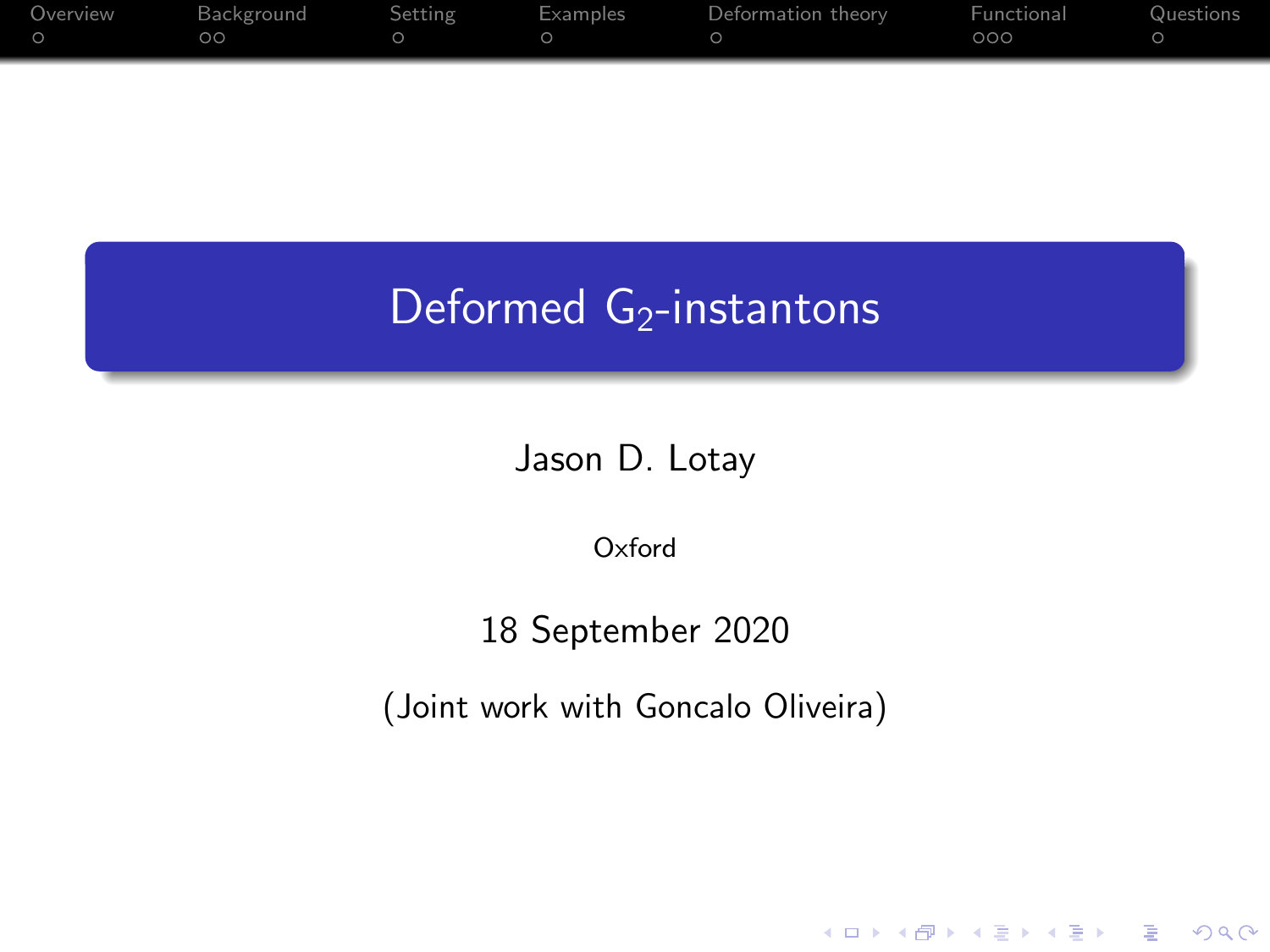<span id="page-1-0"></span>

| Overview | Background<br>$\circ$ | Setting | Examples | Deformation theory | Functional<br>000 | Questions |
|----------|-----------------------|---------|----------|--------------------|-------------------|-----------|
| Overview |                       |         |          |                    |                   |           |

## Deformed  $G_2$ -instantons

- special connections in 7 dimensions
- $\bullet$  "mirror" to calibrated cycles  $\rightsquigarrow$  enumerative invariants?
- critical points of Chern–Simons-type functional  $\mathcal F$

## Results

- $\bullet$  first non-trivial examples
- examples detect different  $G<sub>2</sub>$ -structures (including nearly parallel and isometric)
- deformation theory: obstructions and topology of moduli space

KELK KØLK VELKEN EL 1990

 $\bullet$  relation to  $\mathcal F$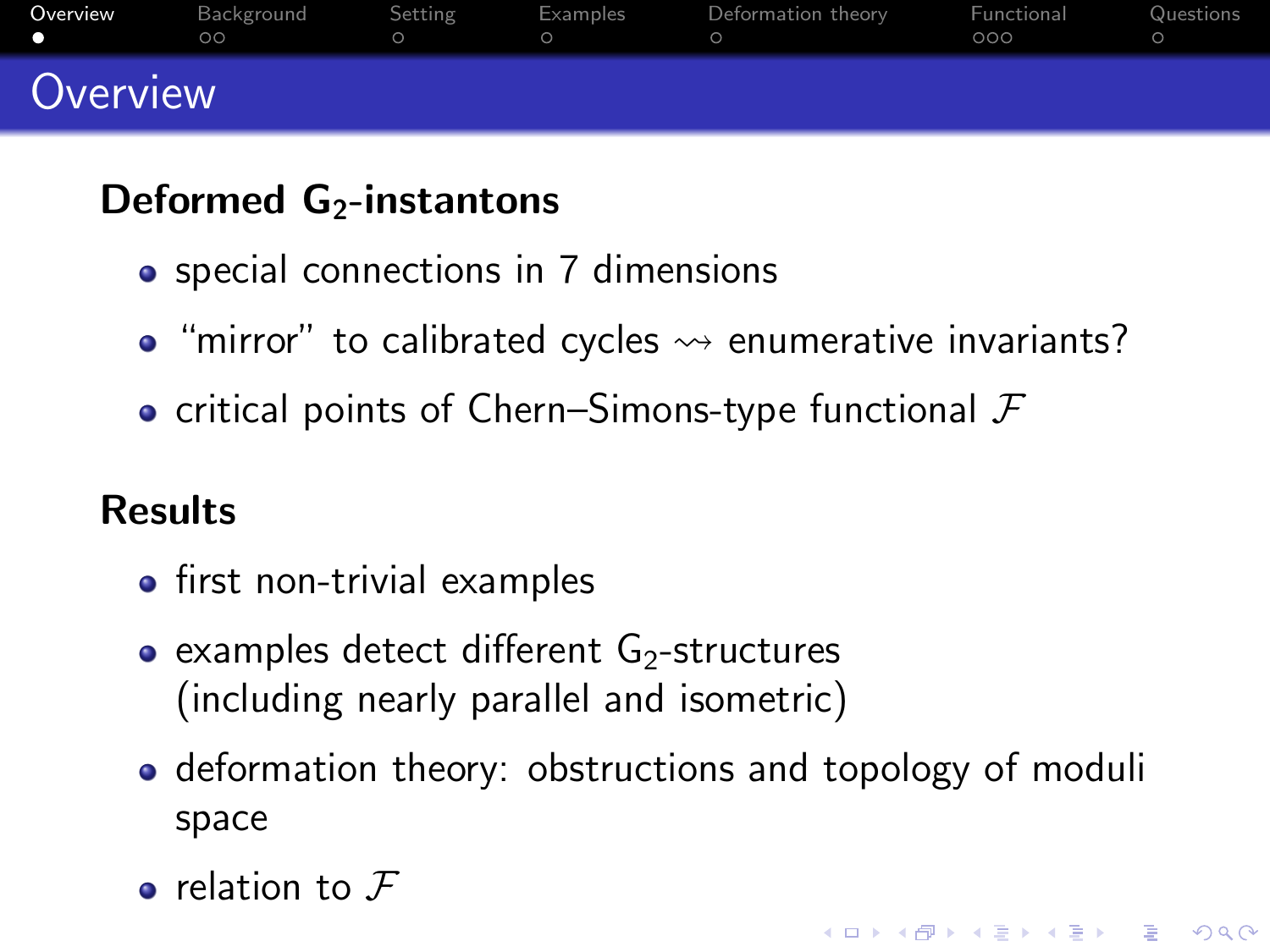<span id="page-2-0"></span>

| Overview | Background<br><b>CO</b>    | Setting | Examples | Deformation theory | Functional<br>റററ | Questions |
|----------|----------------------------|---------|----------|--------------------|-------------------|-----------|
|          | Deformed $G_2$ -instantons |         |          |                    |                   |           |

 $X^7$ ,  $\varphi$  G<sub>2</sub>-structure,  $\text{d}*\varphi=0$ , connection  $A$  on bundle over  $X$ 

Definition (J.-H. Lee–N.C. Leung)

A deformed G<sub>2</sub>-instanton (dG<sub>2</sub>)  $\Leftrightarrow$  curvature  $F_A$  satisfies

 $F_A \wedge * \varphi + \frac{1}{6}$  $\frac{1}{6}F_A^3 = 0$ 

 $\mathbb{R}^7 = \mathbb{R}^3 \oplus \mathbb{R}^4$ ,  $x = (x_1, x_2, x_3) \in \mathbb{R}^3$ ,  $y = (y_0, y_1, y_2, y_3) \in \mathbb{R}^4$ ,  $\varphi(u, v, w) = g_{\mathbb{R}^7}(u \times v, w) \leadsto$  "mirror calibrated cycles"

- $\bullet$  A = i(a<sub>i</sub>(x)dx<sub>i</sub> + u<sub>k</sub>(x)dy<sub>k</sub>) dG<sub>2</sub>-instanton  $\Leftrightarrow$ Graph(u) associative and  $i(a_i dx_i)$  flat
- $\bullet$  A = i(v<sub>i</sub>(y)dx<sub>i</sub> + b<sub>k</sub>(y)dy<sub>k</sub>) dG<sub>2</sub>-instanton  $\Leftrightarrow$ Graph(v) coassociative and  $i(b_kdy_k)$  anti-self-dual (ASD)

KELK KØLK VELKEN EL 1990

 $\rightarrow$  primary interest in U(1)-connections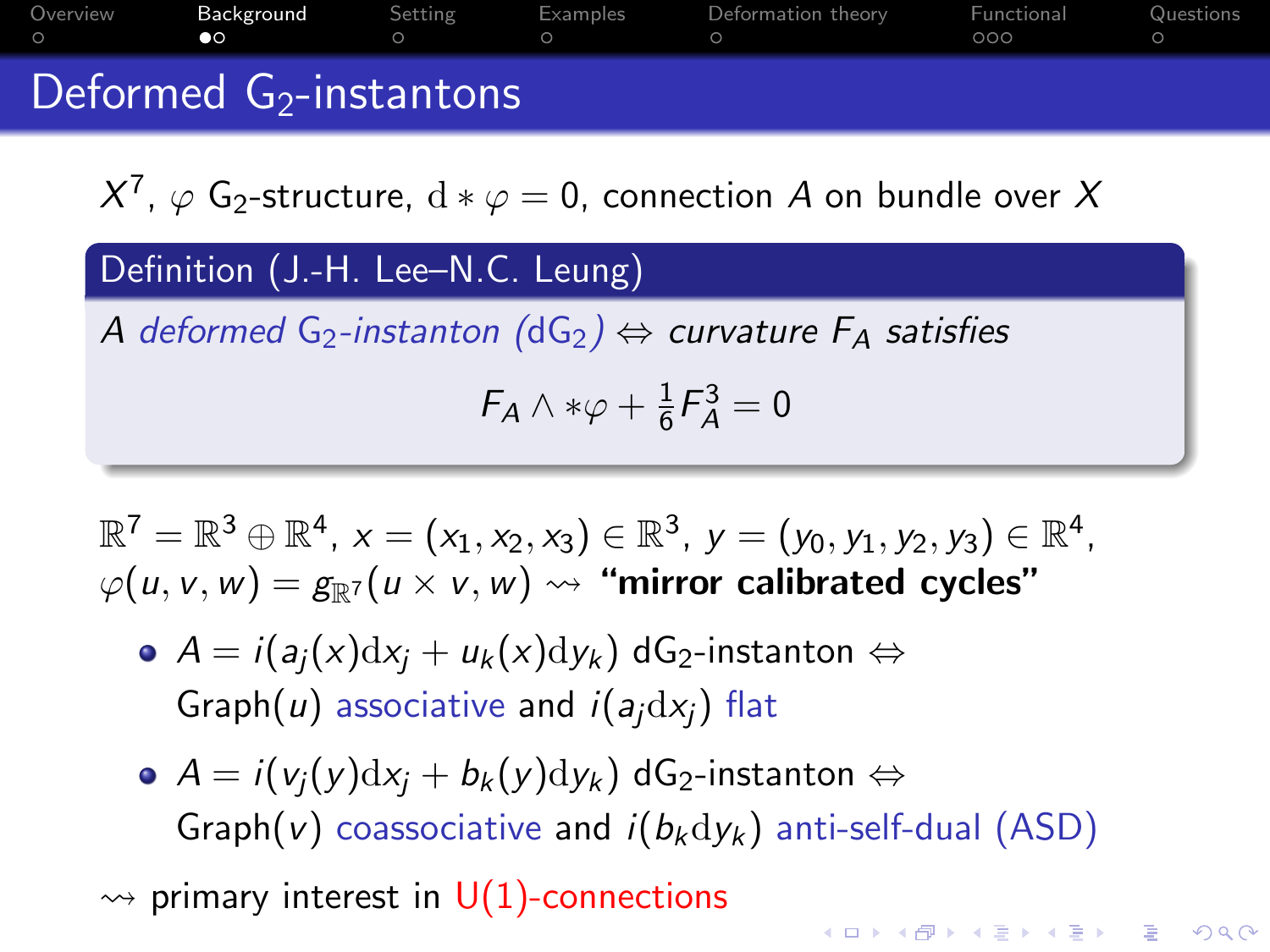| Overview<br>$\bigcirc$ | Background<br>$\circ \bullet$ | Setting | Examples | Deformation theory | Functional<br>000 | Questions |
|------------------------|-------------------------------|---------|----------|--------------------|-------------------|-----------|
|                        | Lower dimensions              |         |          |                    |                   |           |

**4 dimensions:**  $\pi: X^7 \rightarrow Z^4$ , Z ASD Einstein, connection  $B$  on Z

| Lemma | \n $\pi^* B \, dG_2$ - <i>instanton</i> $\Leftrightarrow B \, ASD \Leftrightarrow \pi^* B \, G_2$ - <i>instanton</i> \n |
|-------|-------------------------------------------------------------------------------------------------------------------------|
|-------|-------------------------------------------------------------------------------------------------------------------------|

**6 dimensions:**  $\pi: X^7 \rightarrow Y^6$ , Y Calabi-Yau 3-fold  $\omega$  Kähler form on Y, connection B on Y

#### Lemma

 $\pi^* B$  d ${\sf G}_2$ -instanton  $\Leftrightarrow B$  deformed Hermitian–Yang–Mills

$$
F_B^{(0,2)} = 0
$$
 and  $\text{Im} ((\omega + F_B)^3) = 0.$ 

**KORKARYKERKER POLO** 

• Conjecture: existence of dHYM  $\leftrightarrow$  stability condition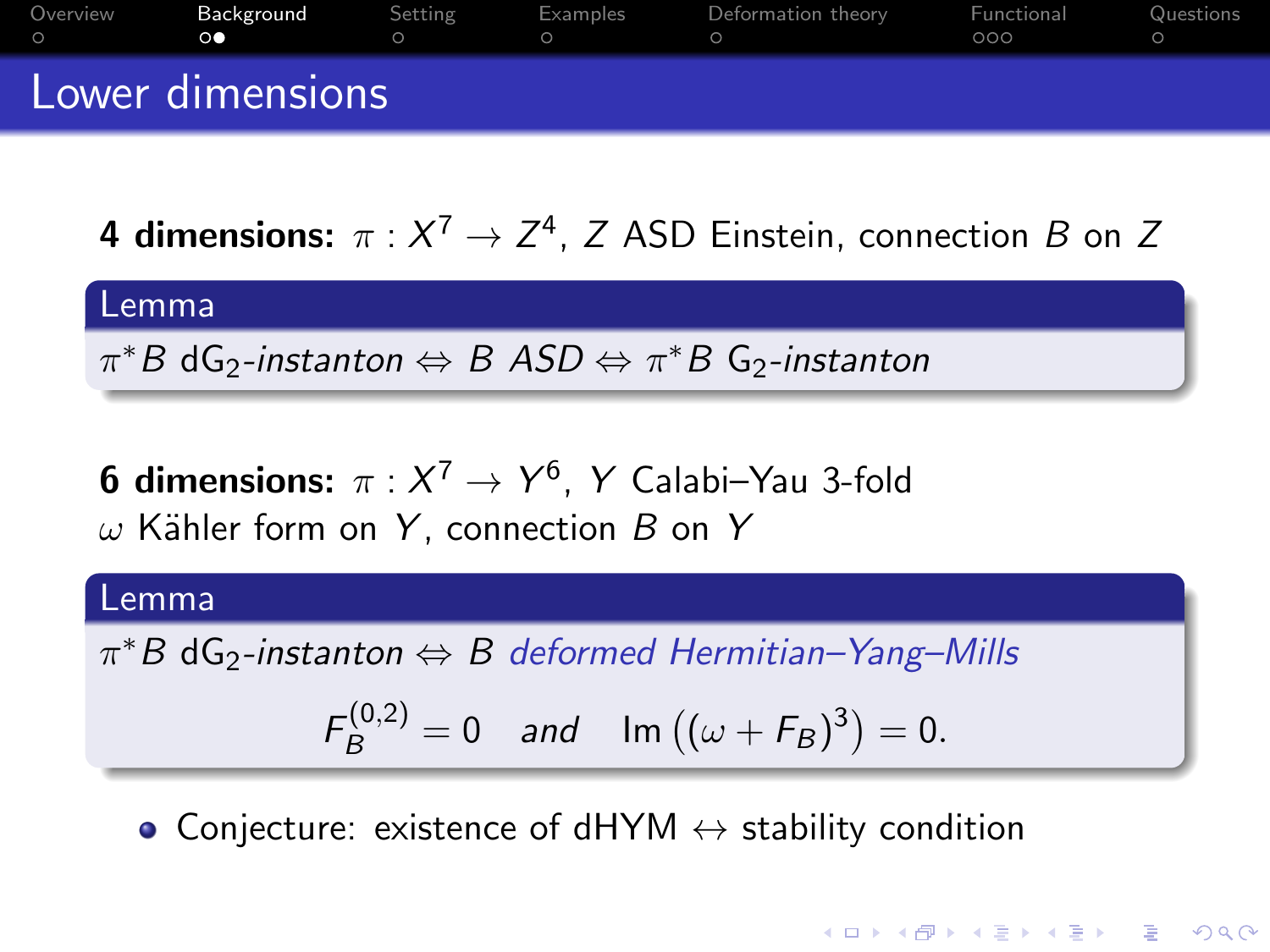<span id="page-4-0"></span>

| Overview<br>$\bigcirc$ | Background<br>ററ       | Setting | Examples | Deformation theory | <b>Eunctional</b> Questions<br>റററ |  |
|------------------------|------------------------|---------|----------|--------------------|------------------------------------|--|
|                        | 3-Sasakian 7-manifolds |         |          |                    |                                    |  |

#### Definition

 $(X^7,g^{ts})$  3-Sasakian  $\Leftrightarrow(\mathbb{R}^+\times X^7,g=\mathrm{d} r^2+r^2g^{ts})$  hyperkähler

Fact: ∃ infinitely many 3-Sasakian 7-manifolds **Examples:**  $S^7$ , Aloff-Wallach  $(SU(3) \times SU(2)) / (U(1) \times SU(2))$ 

- $V^3 \to X^7 \to Z^4$ ,  $V = SU(2)/\Gamma$ , Z ASD Einstein
- **e** left-invariant coframe  $\eta_1, \eta_2, \eta_3$  on V
- $\bullet$   $\omega_1, \omega_2, \omega_3$  orthogonal self-dual 2-forms on Z with length 2
- $\bullet \rightsquigarrow$  two 1-parameter families of 3-forms for  $t > 0$ :

$$
\varphi^\pm_t=\pm t^3\eta_1\wedge\eta_2\wedge\eta_3-t\eta_1\wedge\omega_1-t\eta_2\wedge\omega_2\mp t\eta_3\wedge\omega_3
$$

- $\varphi_t^\pm$  induces  $g_t = t^2 g_V + g_Z \Rightarrow \varphi_t^+$  and  $\varphi_t^-$  isometric
- $\varphi^{ts}=\varphi_1^-$  nearly parallel inducing  $g^{ts}$
- $\varphi^{np} = \varphi_1^+$  $_{1/\sqrt{5}}^+$  nearly parallel inducing  $g^{np}$  "squashed" Einstein metric, cone has  $Hol = Spin(7)$ **KORKAR KERKER SAGA**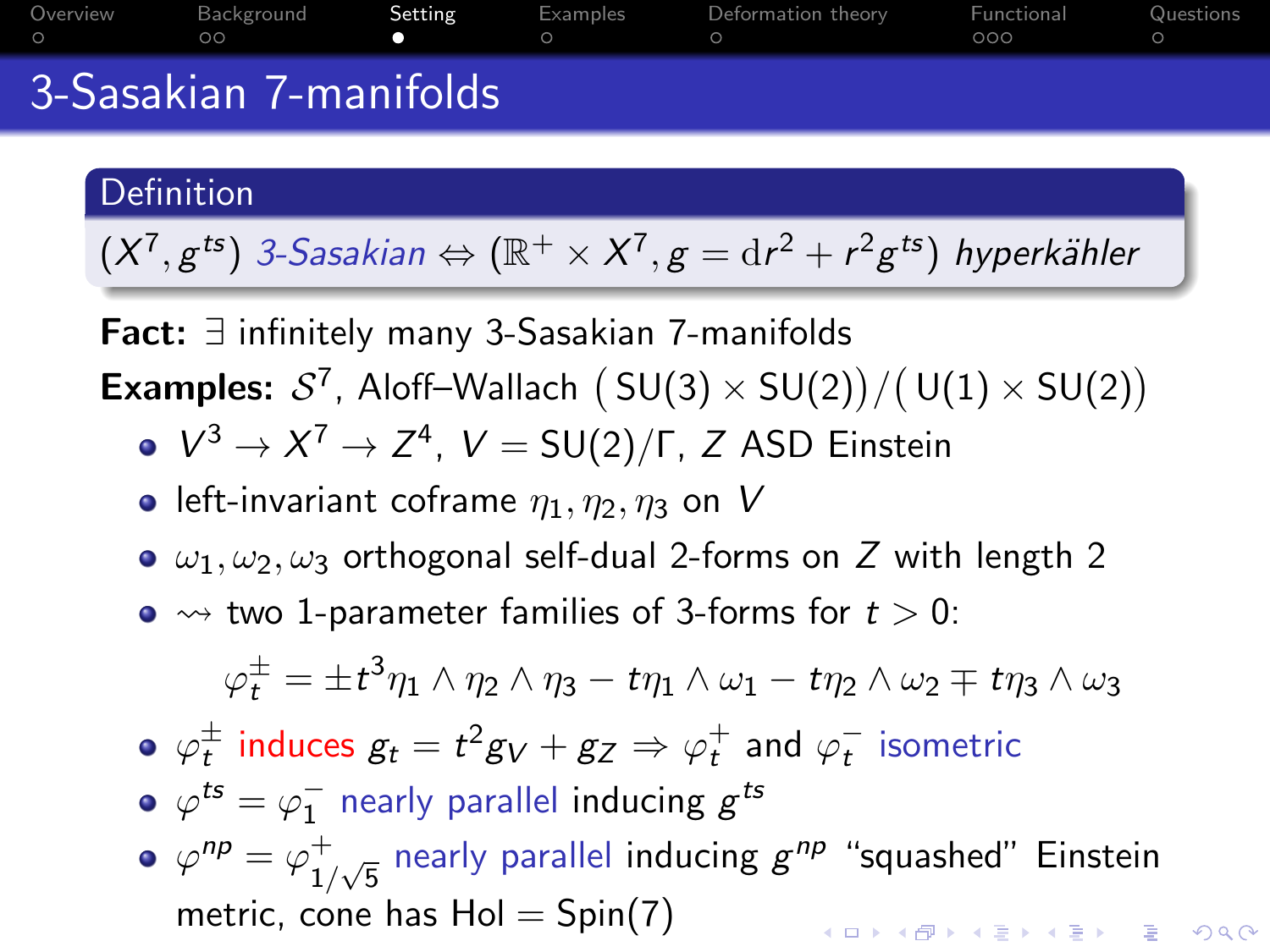<span id="page-5-0"></span>

| Overview | Background<br>ററ     | Setting | Examples | Deformation theory | Functional<br>റററ | Questions |
|----------|----------------------|---------|----------|--------------------|-------------------|-----------|
|          | Non-trivial examples |         |          |                    |                   |           |

- $(X^7,g^{ts})$  3-Sasakian,  $\varphi_t^\pm$  inducing  $g_t$
- $a=(a_1,a_2,a_3)\in \mathbb{R}^3 \leadsto A=i(a_1\eta_1+a_2\eta_2+a_3\eta_3)$  connection on trivial line bundle,  $r = |a|$  "distance to trivial connection"

## Theorem (L.–Oliveira)

A dG $_2$ -instanton on  $(X^7,\varphi^\pm_t)\Leftrightarrow$ 

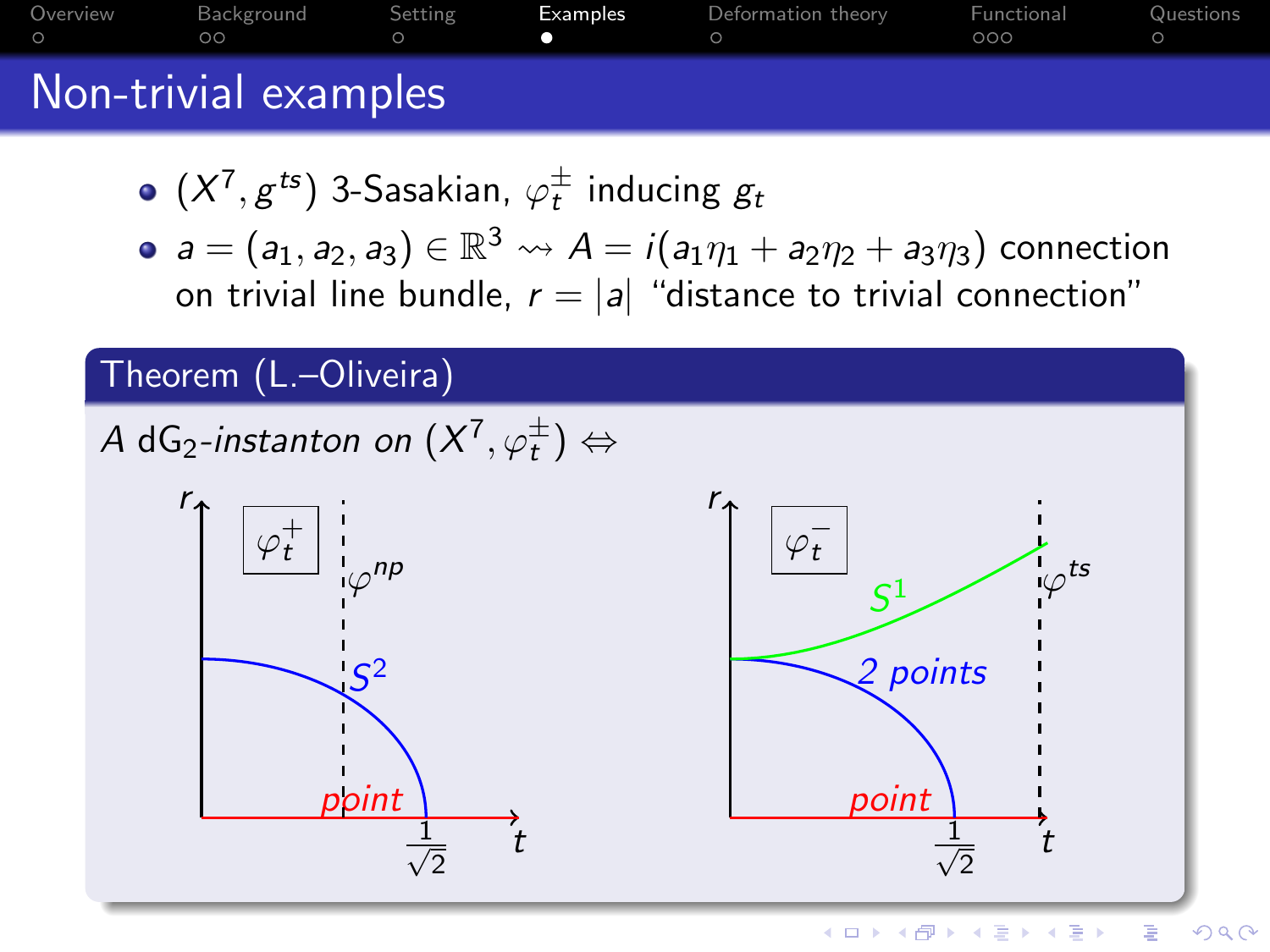<span id="page-6-0"></span>

| Overview<br>$\circ$ | Background<br>$\circ$ | Setting | Examples | Deformation theory | Functional<br>000 | Questions |
|---------------------|-----------------------|---------|----------|--------------------|-------------------|-----------|
|                     | Deformation theory    |         |          |                    |                   |           |

## Theorem (L.–Oliveira)

- Non-trivial dG<sub>2</sub>-instantons constructed for  $\varphi^{ts}$  and  $\varphi^{np}$  are obstructed
- Trivial dG<sub>2</sub>-instanton unobstructed for  $\varphi^{ts}$  and  $\varphi^{np}$  but obstructed for  $\varphi_1^\pm$  $\frac{1}{\sqrt{2}}$

**Proof:** (Kawai–Yamamoto)  $\rightsquigarrow$  unobstructed  $\Leftrightarrow$  rigid and isolated At  $t = \frac{1}{\sqrt{2}}$  $\frac{1}{2}$ : ∃ infinitesimal deformation of trivial dG<sub>2</sub>-instanton  $\Rightarrow$ obstructed (proof uses functional  $\mathcal{F}$ )

#### **Corollary**

Moduli space of dG<sub>2</sub>-instantons on trivial line bundle for  $\varphi^{\texttt{ts}}$  and  $\varphi^{np}$  contains at least two components of different dimensions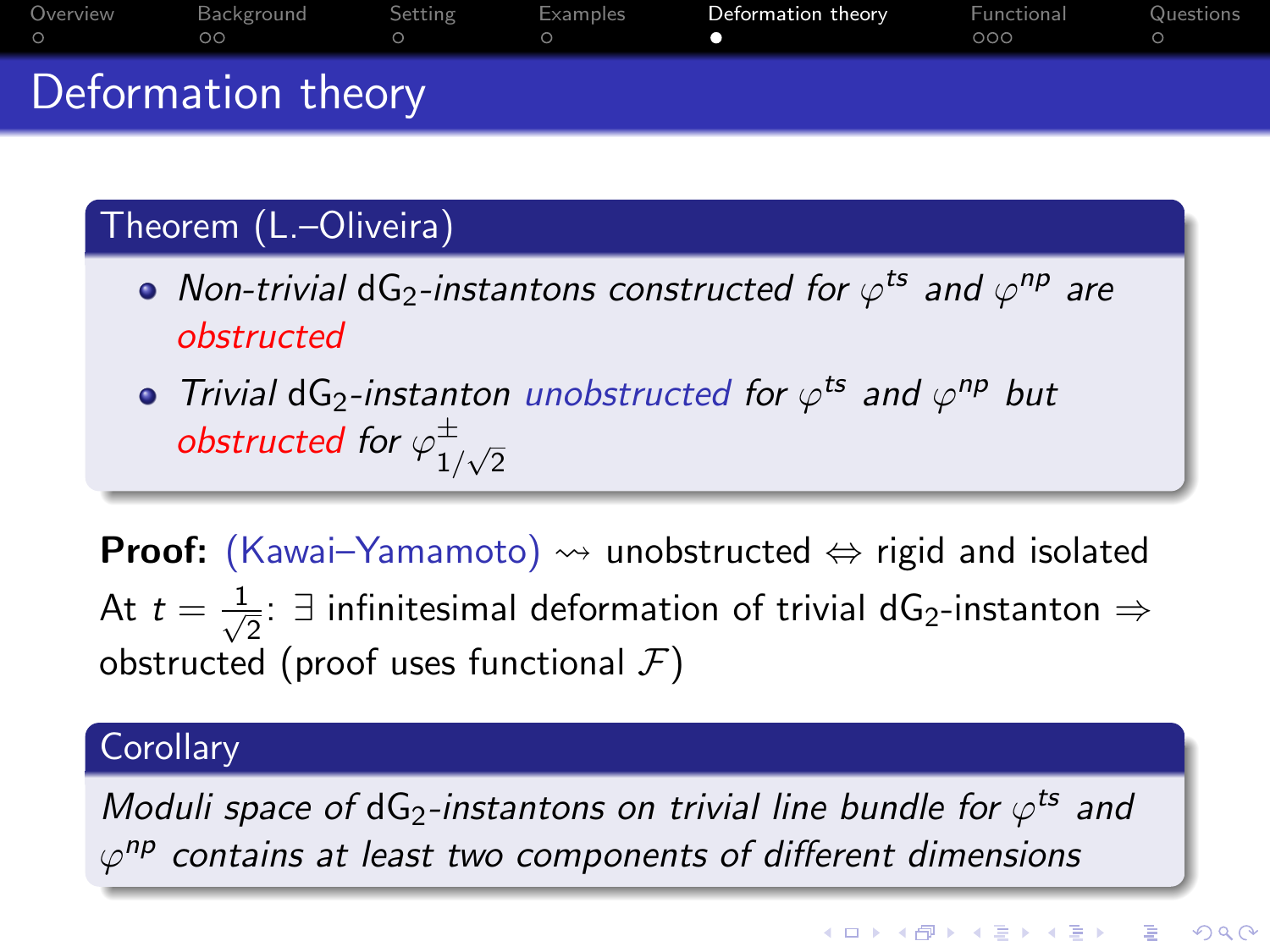<span id="page-7-0"></span>

| Overview<br>$\circ$ | Background<br>$\circ$ $\circ$ | Setting | Examples Deformation theory | Functional<br>$\bullet$ | Questions |
|---------------------|-------------------------------|---------|-----------------------------|-------------------------|-----------|
|                     | Chern-Simons-type functional  |         |                             |                         |           |

- $A_0$  reference connection on line bundle  $L$  on  $(X^7,\varphi)$ ,  $\mathrm{d}*\varphi=0$
- A connection on L
- $\bullet \rightsquigarrow A = A_0 + s(A A_0)$  connection on L over  $X \times [0, 1]$
- $\bullet \rightsquigarrow$  curvature  $\mathbb F$

## Proposition (Karigiannis–N.C. Leung)

A dG<sub>2</sub>-instanton  $\Leftrightarrow$  A critical point of functional

$$
\mathcal{F}(\mathcal{A})=\int_{X\times\left[0,1\right]} \mathrm{e}^{\mathbb{F}+\ast\varphi}
$$

**Recall:** our examples  $A = i(a_1\eta_1 + a_2\eta_2 + a_3\eta_3)$  $\rightsquigarrow$  restriction of F is function of two variables x and y:

$$
x = a_3
$$
 and  $y^2 = a_1^2 + a_2^2$ 

**KORKAR KERKER ST VOOR**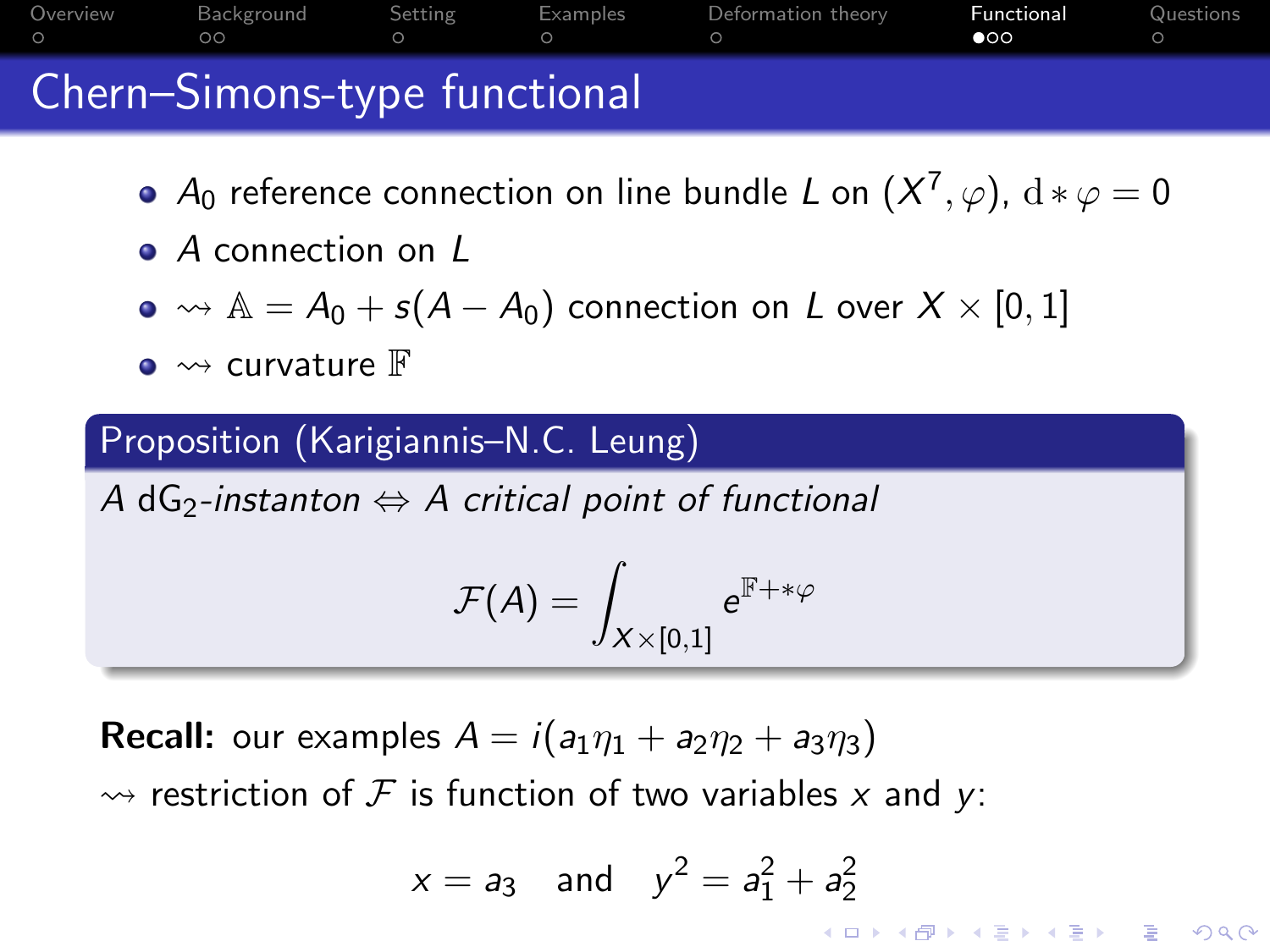| Overview | Background<br>ററ                                                                | Setting | Examples | Deformation theory | Functional<br>ം | Questions |
|----------|---------------------------------------------------------------------------------|---------|----------|--------------------|-----------------|-----------|
|          | $\mathcal F$ for $\varphi_1^+$ and $\varphi^{ts} = \varphi_1^-$ with level sets |         |          |                    |                 |           |



• trivial connection only critical point  $\Rightarrow$  local maximum

Ğ,

 $299$ 

o otherwise trivial connection saddle point

· non-trivial dG<sub>2</sub>-instantons are local max[im](#page-7-0)[a](#page-9-0)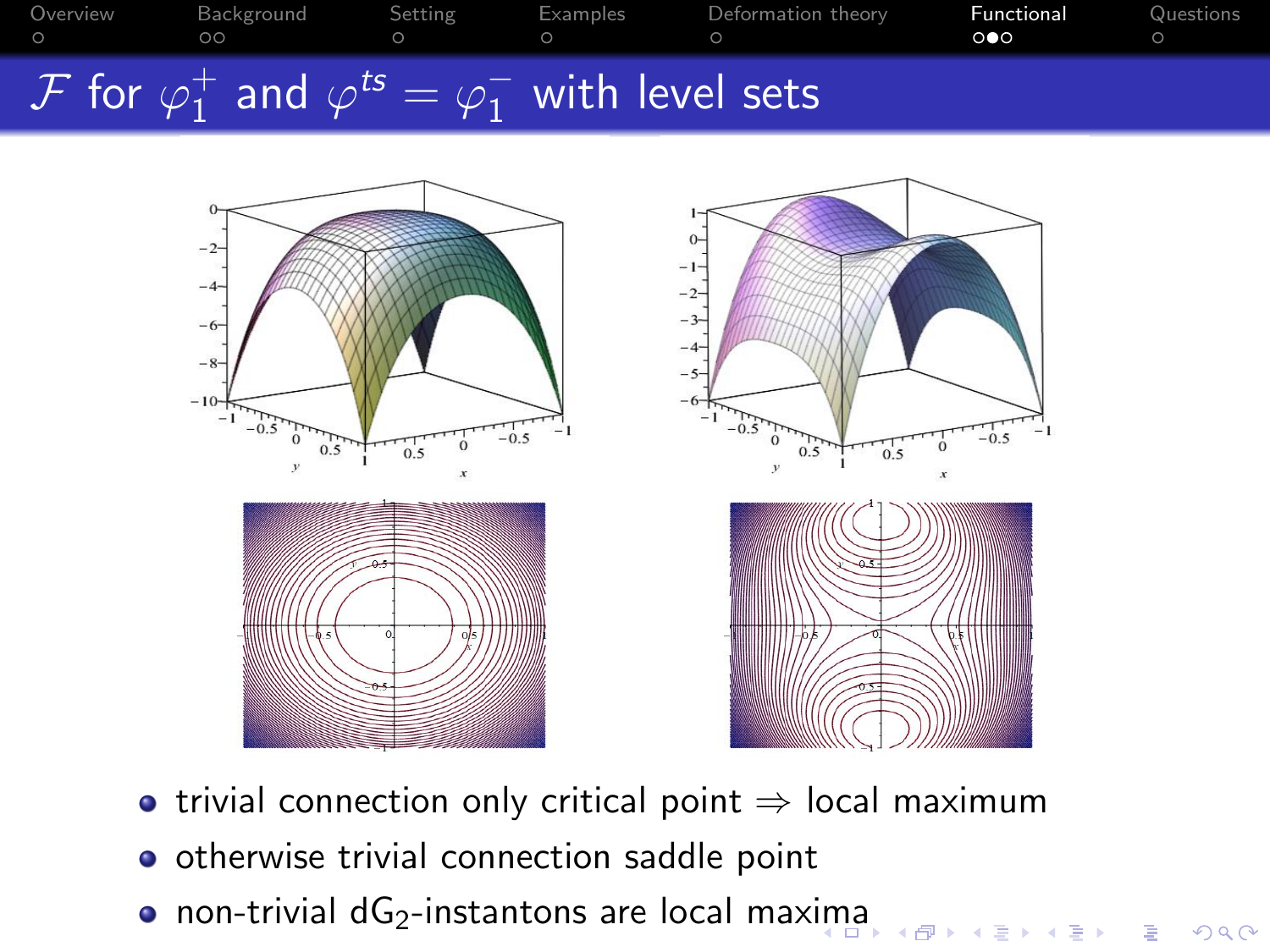<span id="page-9-0"></span>



- **•** trivial connection is local minimum
- continuous families of  $dG<sub>2</sub>$ -instantons are local maxima

.<br>□ ▶ K @ ▶ K 콜 ▶ K 콜 ▶ │ 콜 │ ◆) Q ⊙

• two isolated examples are saddle points